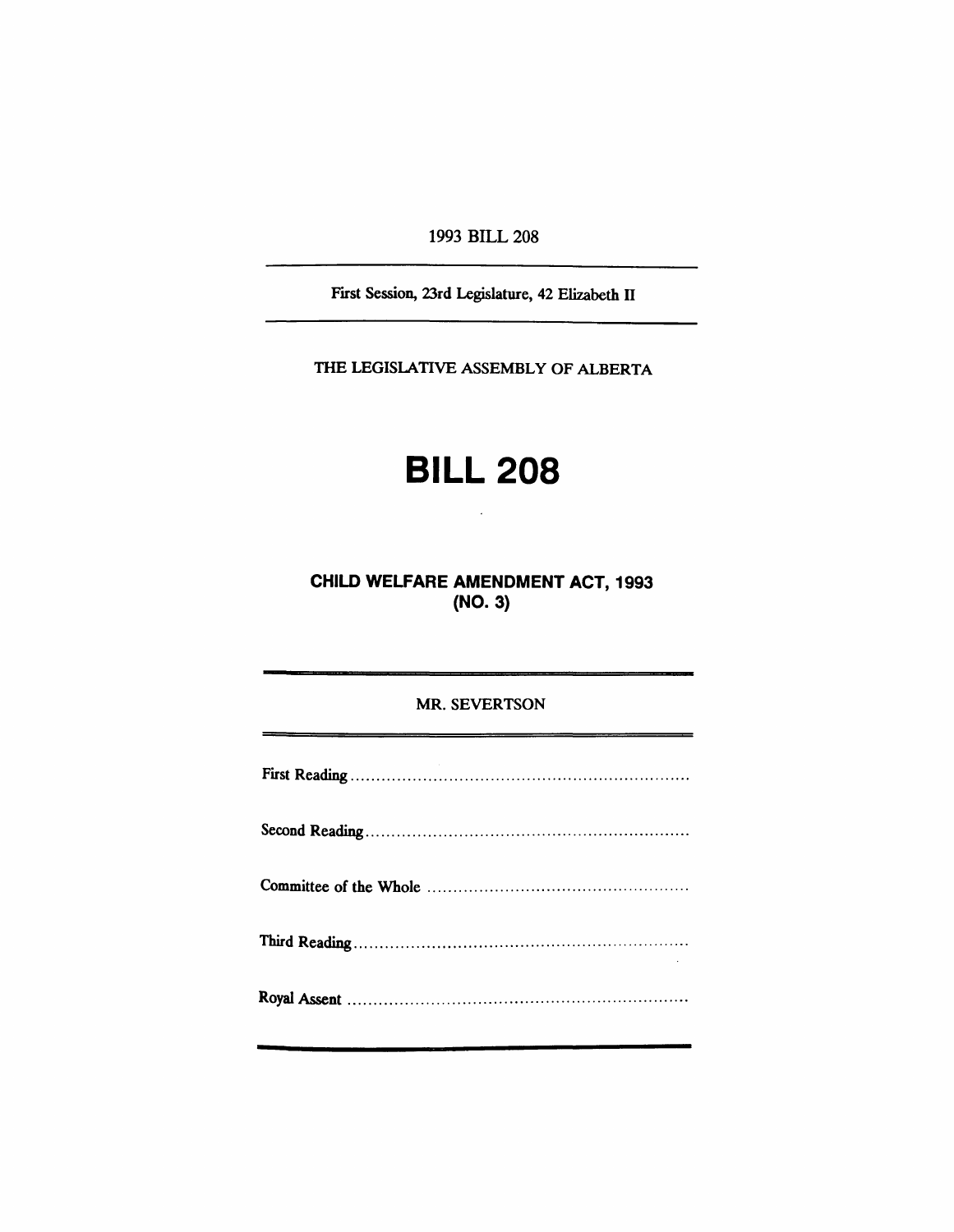*Bill 208* Mr. *Severtson*

# **BILL 208**

#### 1993

## **CHILD WELFARE AMENDMENT ACT, 1993 (NO.3)**

*(Assented to* , 1993)

HER MAJESTY, by and with the advice and consent of the Legislative Assembly of Alberta, enacts as follows:

*1 The Child Welfare Act is amended* by *this Act.*

*2 Section* 66.1 *of the Child Welfare Act is repealed and the following is added after section 66:*

Disclosure of information relating to adopted persons

66.1 The following persons may, upon payment of the prescribed fee, apply to the Minister for the following documents:

(a) adopted persons who are adults may apply for a copy of their original long form birth certificate or certified facsimile thereof if the original cannot be located;

(b) biological parents may apply for a copy of the amended birth certificate of the adopted person, provided that the adopted person is an adult;

(c) adult siblings of an adopted person may apply for a copy of the adopted siblings' amended birth certificate provided that the adopted person has reached the age of majority;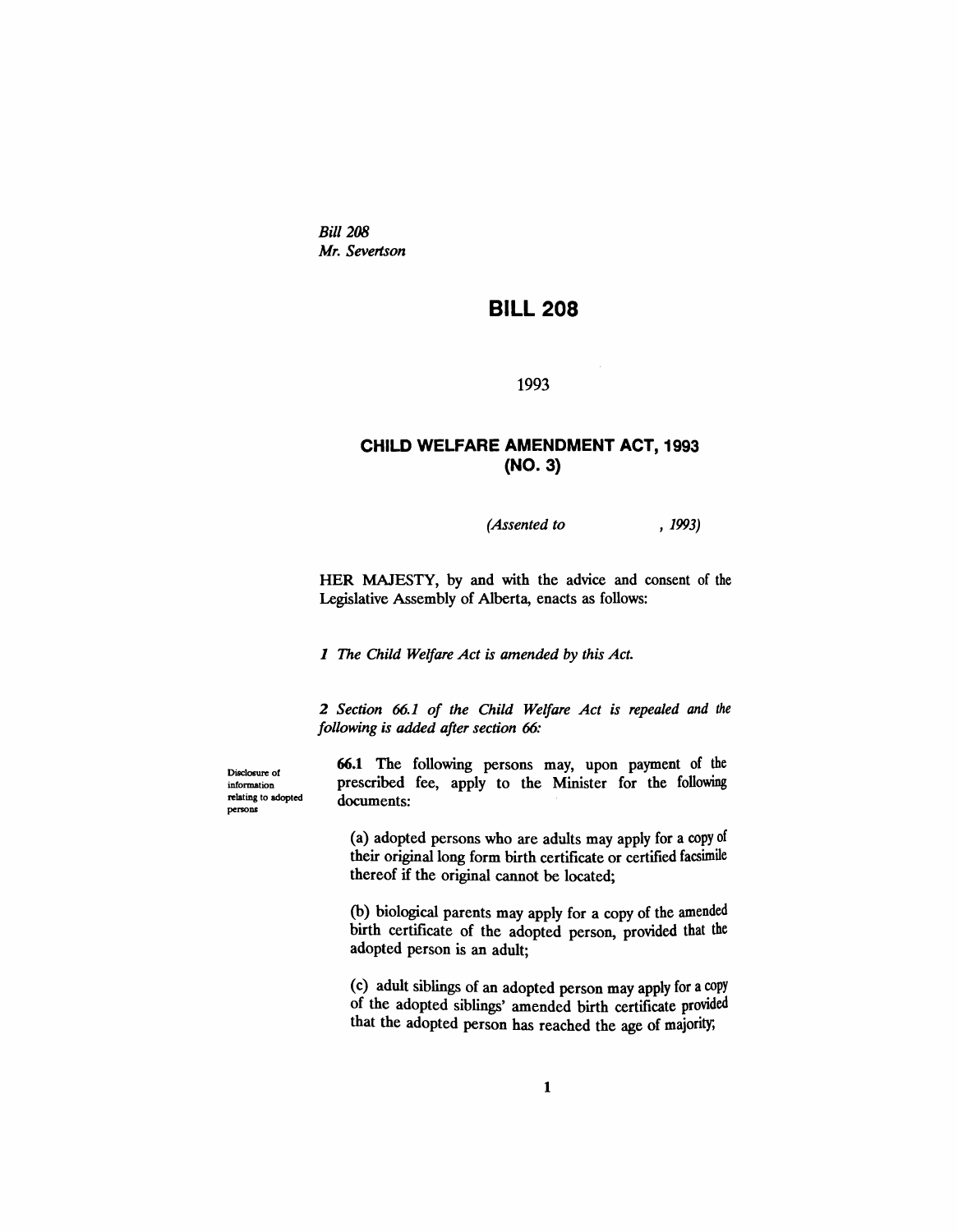# **Explanatory Notes**

*1 This Bill will amend Chapter C-8.1 of the Revised Statutes of Alberta.* 

#### *2 Section* 66.1 *presently reads:*

66.1(1) In this section, "interested person", in respect of an adopted person, means anyone or more of the following:

- (a) a biological parent of the adopted person;
- (b) an adult sibling of the adopted person;
- (c) an adult related by blood to the adopted person if the biological parents of the adopted person consent in writing to the recording of the name of the related person under subsection (4) or if the Minister is satisfied that the biological parents of the adopted person
	- (i) are deceased,
	- (ii) cannot be located, or
	- (iii) are unable by reason of mental incapacity to consent to the recording of the name of the related person under subsection (4);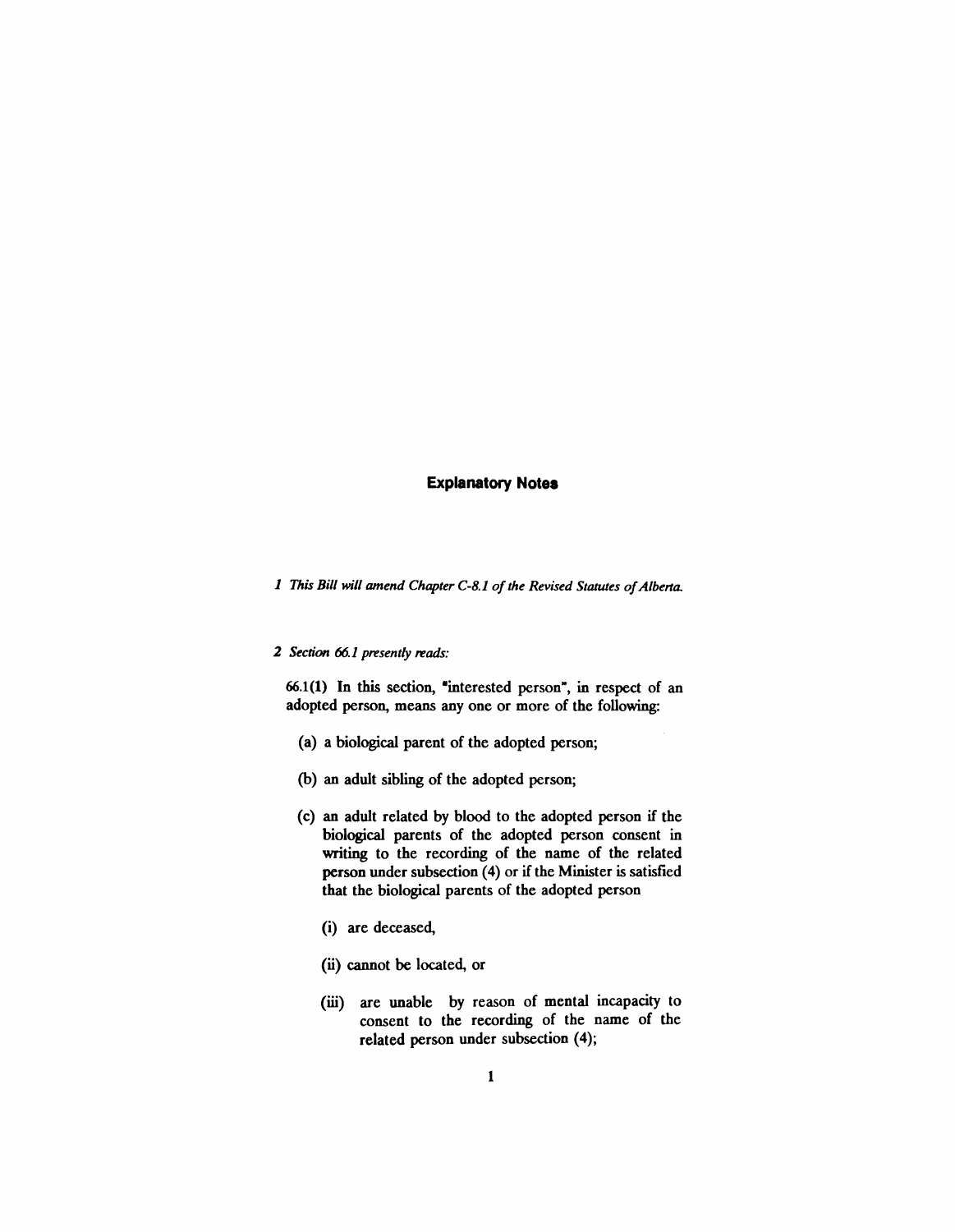(d) adoptive parents on behalf of their child or a disabled adult: may apply for a copy of their adopted child's original long form birth certificate or certified facsimile thereof if the original cannot be located; or

(e) adults related by blood to the adopted person may apply for a copy of. the amended birth certificate of the adopted person, if the biological parents of the adopted person consent in writing or, in the event of death of the biological parent, upon production of a death certificate.

66.2 Upon production of an original or amended birth certificate obtained pursuant to section 66.1, the following persons may, upon payment of the prescribed fee, apply to the Minister for the following:

(a) an adopted person may apply for photocopies of all unaltered information in the possession of the Minister with respect to the biological parents of the adopted person and other adults related by blood to the adopted person and any medical history with respect to the adopted person and the biological parents;

(b) the biological parents of an adopted person may apply for photocopies of all unaltered information in the possession of the Minister with respect to the parents of the adopted person photocopies of all unaltered surrender documents;

(c) adult siblings of an adopted person may apply for photocopies of all unaltered information in the possession of the Minister with respect to the adopted person and the parents of the adopted person;

(d) parents on behalf of the adopted child or disabled adult may apply for photocopies of all unaltered information in the possession of the Minister with respect to the biological parents of the adopted child and any medical history with respect to the biological parents.

(e) adults related by blood to the adopted person may apply for photocopies of all unaltered information in the possession of the Minister with respect to the adopted person and the parents of the adopted person.

66.3 Upon payment of the fees prescribed in the regulations,

Identifying background information

Active searcba.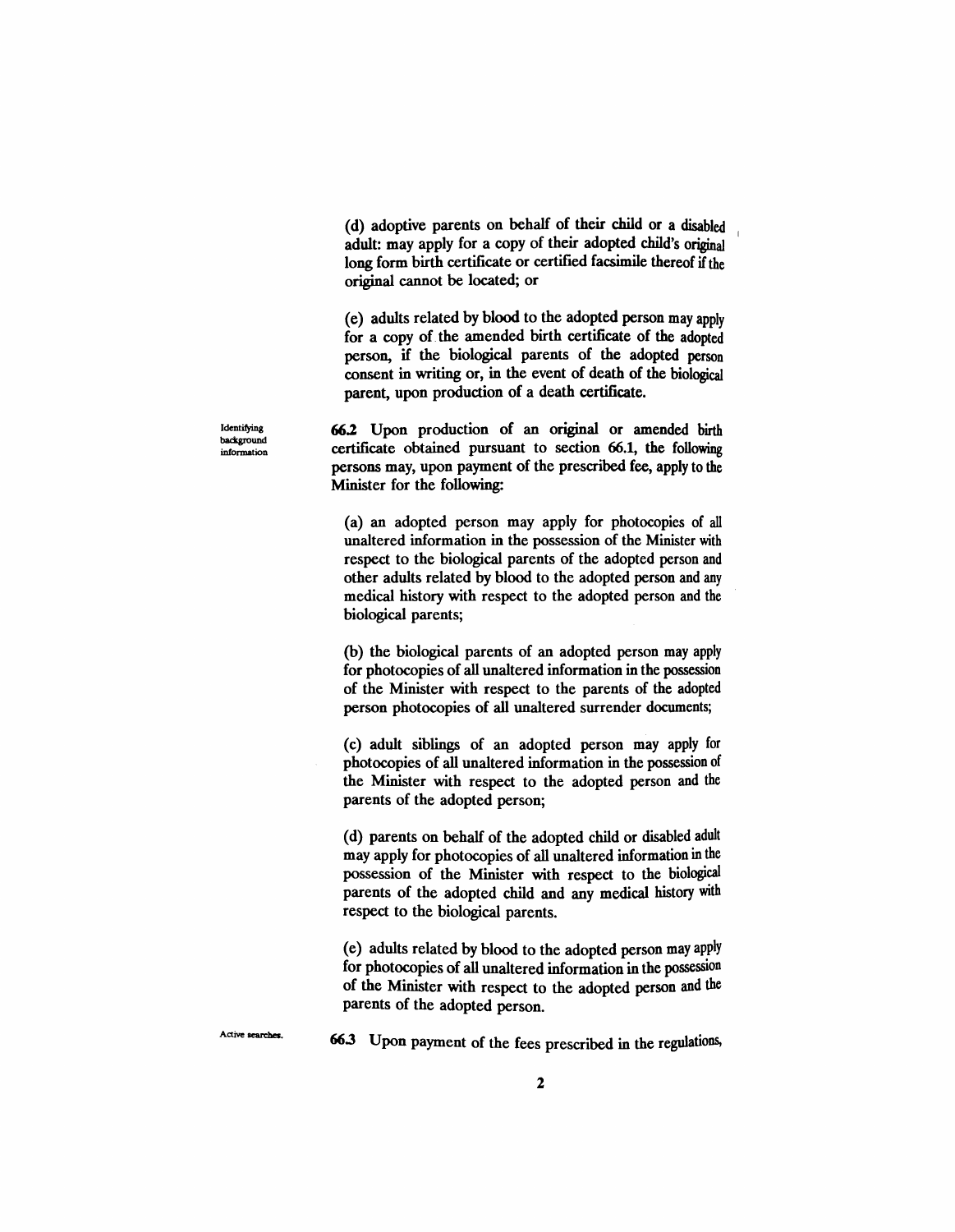- (d) if the adopted person is an Indian and if the criteria under clause (c) are met, in addition to a person referred to in clauses (a) to (c), an adult member of the band of the adopted person;
- (e) a person who was a parent of the adopted person under a previous adoption order.

(2) H an adoption order is made under this Act or any predecessor to this Act, an interested person may apply to the Minister for the disclosure to the interested person of the identity of the adopted person.

(3) An adopted person who is 18 years of age or over may apply to the Minister for the disclosure to the adopted person of the identity of an interested person who applies under subsection (2) for the disclosure of the identity of the adopted person.

(4) On receipt of an application under subsection (2) or (3), the Minister shall enter the name of the applicant in a record kept for that purpose and shall examine the record to determine

- (a) when the applicant is an interested person, if the name of the adopted person is entered in the record, and
- (b) when the applicant is the adopted person, if the name of an interested person is entered in the record.
- (5) Notwithstanding section 66, if the applicant is
	- (a) the adopted person and the Minister determines that the name of an interested person referred to in subsection (1)(a) or (b) is entered in the record, or
	- (b) an interested person referred to in subsection (1)(a) or (b) and the Minister determines that the name of the adopted person is entered in the record,

the Minister shall disclose the identity of each of the applicants to the other.

- (6) Notwithstanding section 66, if the applicant is
	- (a) the adopted person and the Minister determines that the name of an interested person other than an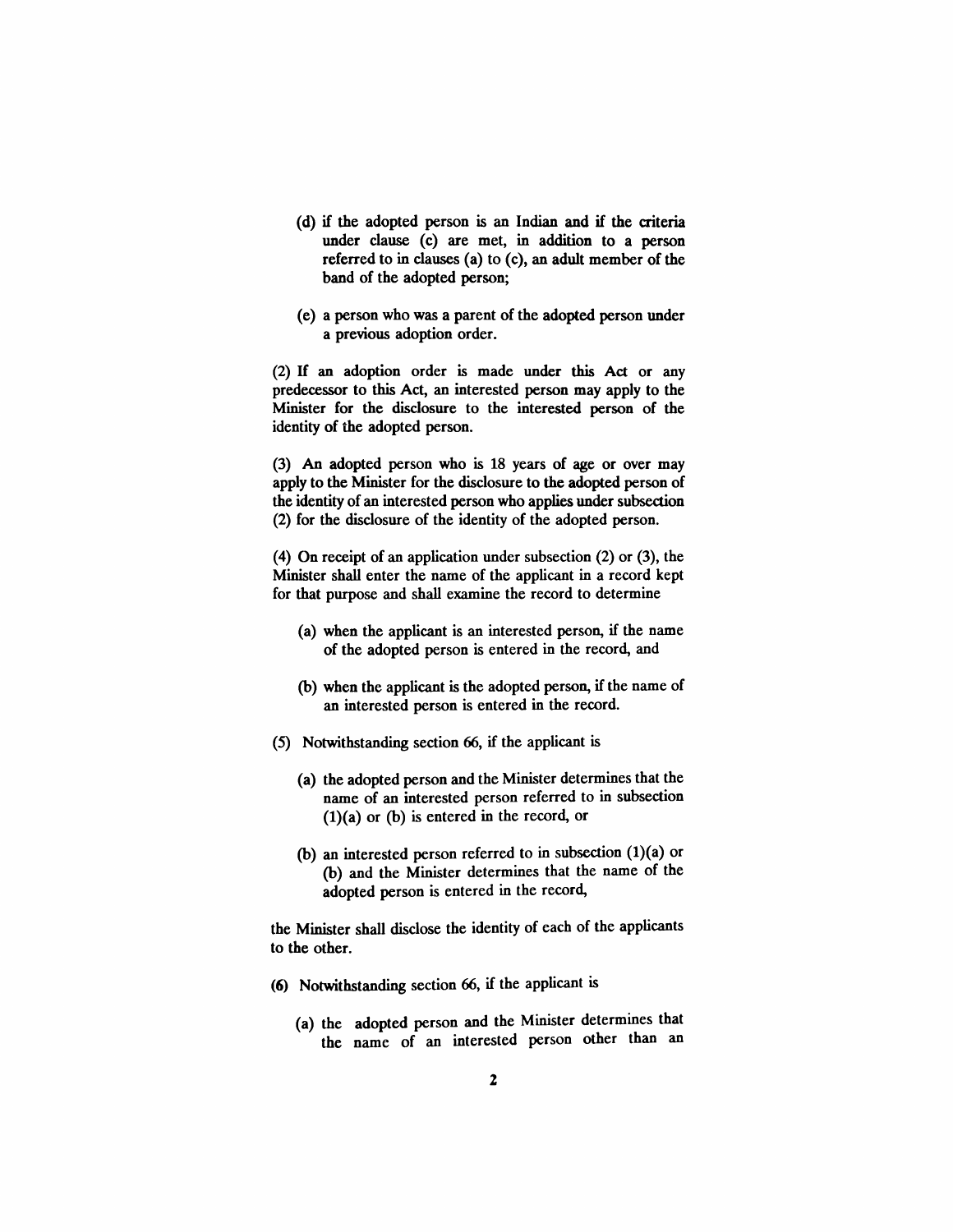an agency designated by the person making the application will be provided by the Minister with the original or amended birth certificate, and all identifying background information in their possession in order to conduct an active search for the person requested on behalf of:

(a) adopted persons, biological parents, adult siblings of an adopted person; and

(b) adults related by blood to an adopted person provided such adults obtain the written consent of the biological parent of the adopted person, or produce a death certificate if the biological parent is deceased.

66.4(1) The Minister shall maintain a contact veto registry wherein adopted persons or the biological parents of an adopted person may register the fact that they do not wish to be contacted.

(2) Upon each application for a birth certificate or active search, the contact veto registry shall be examined.

(3) The Minister shall inform the applicant that the biological parents or the adopted person do not wish to be contacted and a search pursuant to section 66.3 shall not be conducted and no documents shall be provided under section 66.1 or 66.2.

(4) The parents of an adopted person shall not register pursuant to subsection 1.

(5) A person who has registered pursuant to subsection 1may withdraw their registration at any time and any person who was previously informed of the of the registration shall be advised of its withdrawal.

66.5 The Minister may make regulations governing applications under this Part and

(a) prescribing the form for any application, and

(b) prescribing a tariff of fees payable with respect to any application

under this Part.

 $\Delta \phi$ 

Right to veto

Regulations